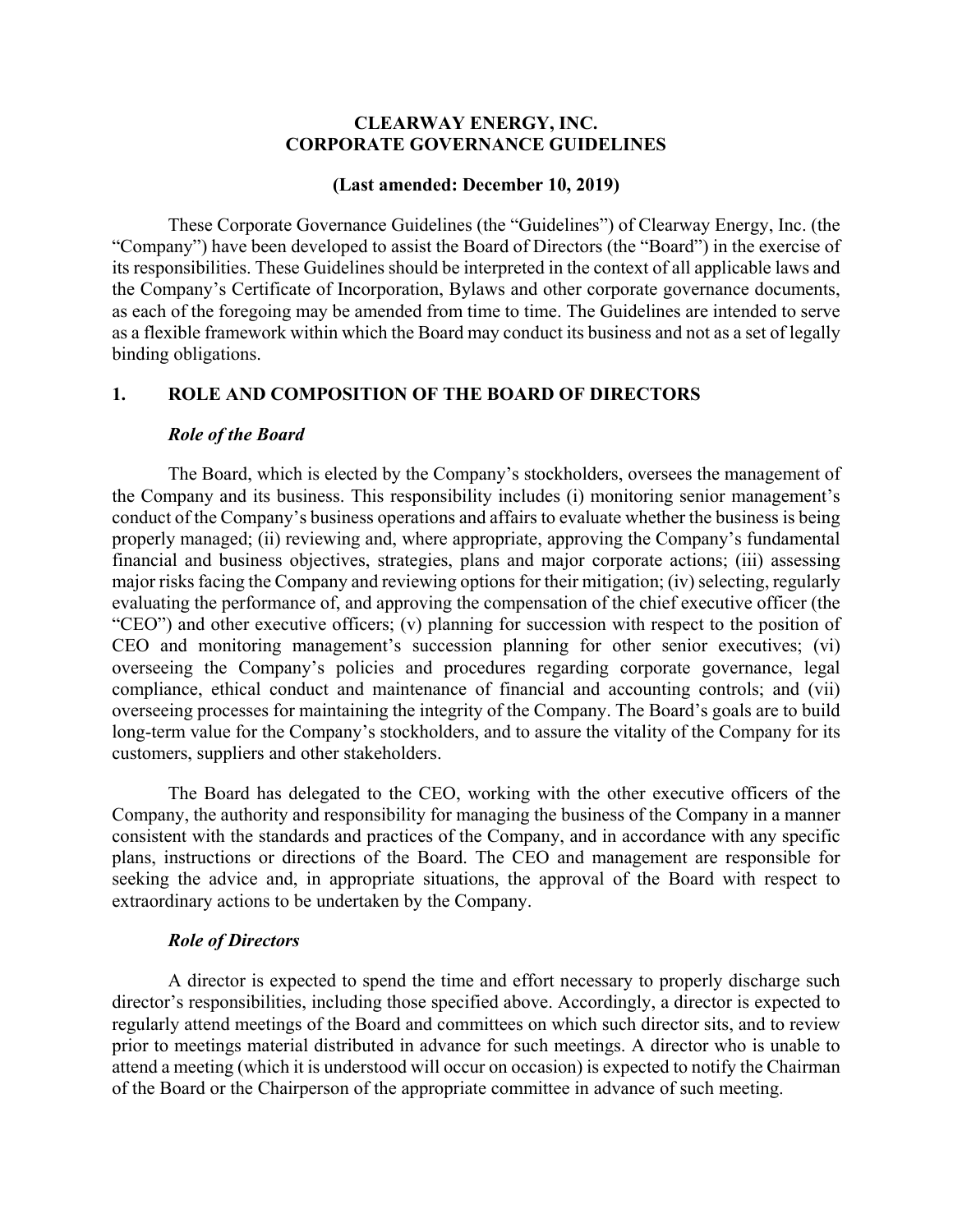### *Size, Composition and Membership Criteria*

At all times, subject to applicable phase-in periods after the Company ceases to be a "Controlled Company" (as defined in the New York Stock Exchange's ("NYSE") listing standards), a majority of the Board's members will be independent. An "independent" director is a director who meets the definition of "independent director" under the listing standards of the NYSE and is affirmatively determined to be "independent" by the Board. The Board recognizes, however, that directors who do not meet the NYSE's independence standards have historically made, and can be expected to continue to make, valuable contributions to the Board and to the Company by reason of their experience, judgment, intelligence and wisdom. The Board will affirmatively determine on an annual basis, and the Company will disclose as required, as to each Board member, whether he or she is independent. The Board is presently composed of nine directors. The entire Board is elected annually.

In connection with the selection and nomination process, the Corporate Governance, Conflicts and Nominating Committee shall review the desired experience, mix of skills and other qualities to determine appropriate Board composition, taking into account the current Board members and the specific needs of the Company and the Board. The Corporate Governance, Conflicts and Nominating Committee considers the following attributes of candidates for the Board: (1) relevant knowledge, diversity of background and experience in areas including business, finance, accounting, technology, marketing, international business and government; (2) personal qualities of leadership, character, judgment and whether the candidate possesses a reputation in the community at large of integrity, trust, respect, competence and adherence to the highest ethical standards; (3) roles and contributions valuable to the business community; and (4) whether the candidate is free of conflicts, including the candidate's qualification as "independent" under the various standards applicable to the Board and its committees, and has the time required for preparation, participation and attendance at meetings. In addition, the Corporate Governance, Conflicts and Nominating Committee seeks to achieve diversity within the Board and adheres to the Company's philosophy of maintaining an environment free from discrimination on the basis of race, color, religion, sex, sexual orientation, gender identity, age, national origin, disability, veteran status or any protected category under applicable law. This process is designed to provide that the Board includes members with diverse backgrounds, skills and experience, including appropriate financial and other expertise relevant to the business of the Company.

The Corporate Governance, Conflicts and Nominating Committee reviews the qualifications of director candidates in light of applicable Board membership criteria and recommends candidates to the Board for election by the stockholders at the annual meeting, in accordance with the terms of the Company's Bylaws.

The Corporate Governance, Conflicts and Nominating Committee also considers nominations by stockholders who recommend candidates for election to the Board in compliance with the advance notice provisions in the Company's Bylaws, applicable Securities and Exchange Commission (the "SEC") rules and regulations, and applicable securities market rules and regulations.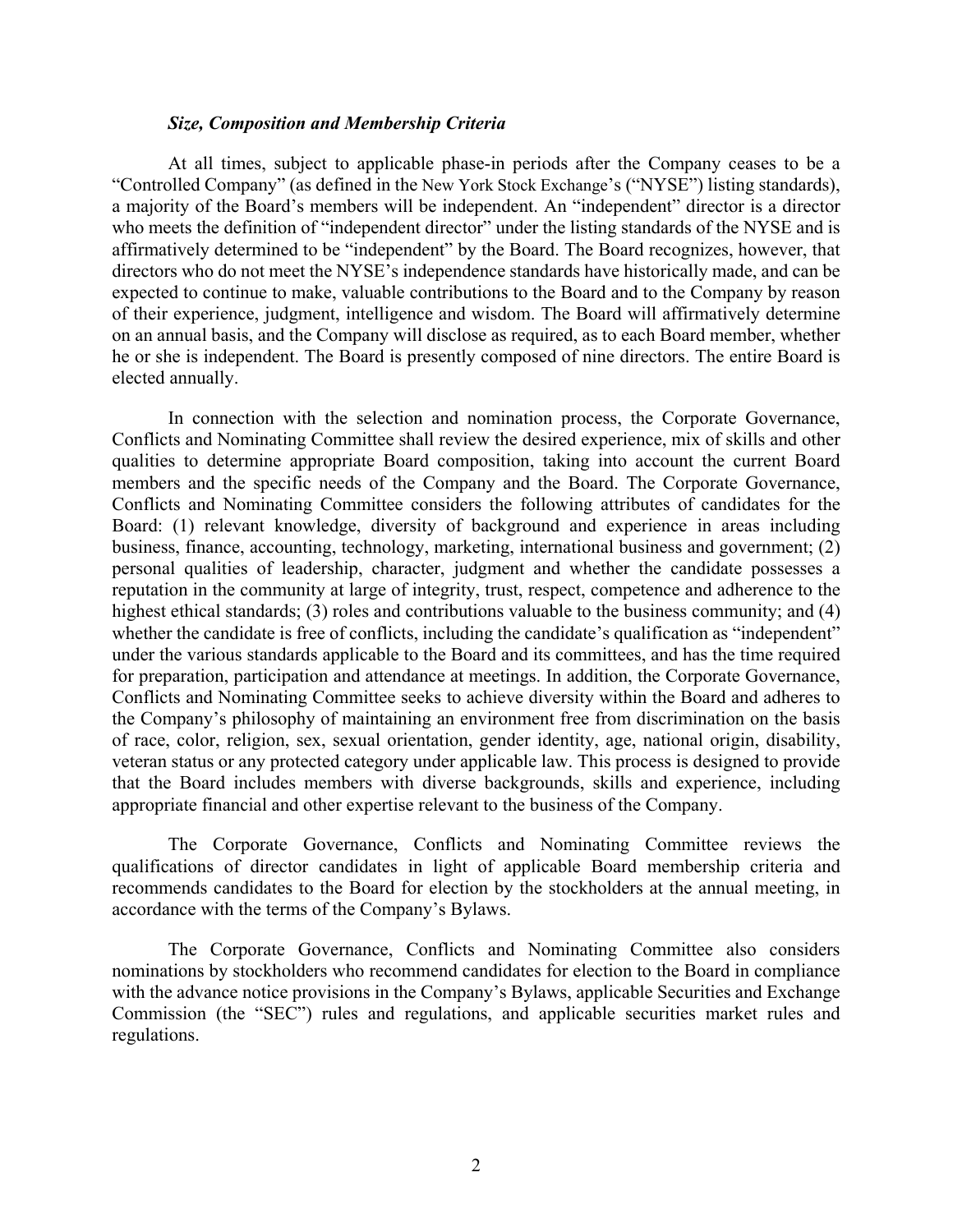#### *Board Leadership*

The Chairman of the Board shall be selected by the Board. The Board understands that there is no single, generally accepted approach to providing Board leadership and that it is in the best interests of the Company for the Board to make a determination regarding whether or not to separate the roles of Chairman of the Board and CEO based upon the circumstances. Currently, the offices of Chairman and CEO are held by two individuals.

When the Chairman is an affiliated director or a member of Company management, or when the independent directors determine that it is in the best interests of the Company, the independent directors will annually appoint from among themselves a Lead Independent Director. The Lead Independent Director coordinates the activities of the independent directors and is authorized to call meetings of the independent directors, chairs executive sessions of the independent directors, and performs the other duties either specified in these guidelines or assigned from time to time by the Board.

#### *Change in Present Responsibilities*

The Board should consider whether a change in an individual director's professional responsibilities directly or indirectly impacts that person's ability to fulfill his or her directorship obligations with respect to the Company. All directors (including employee and non-employee directors) must submit a resignation as a matter of course upon retirement, a change in employer, or other significant change in their professional roles and responsibilities. The Board, based upon recommendations from the Corporate Governance, Conflicts and Nominating Committee, will evaluate the change in a director's employment or professional responsibilities and determine whether or not the Board should accept such director's resignation or request such director's continued membership on the Board.

### *Director Attendance at Annual Meetings of Stockholders*

Directors are invited and encouraged to attend the Company's annual meeting of stockholders. A director who is unable to attend the Company's annual meeting of stockholders (which it is understood will occur on occasion) is expected to notify the Chairman of the Board in advance of the meeting.

#### *Service on Other Boards*

A director who also serves in the capacity of a CEO or in an equivalent position should not serve on more than two boards of public companies in addition to the Board, and other directors should not serve on more than four other boards of public companies in addition to the Board. Current positions in excess of these limits may be maintained unless the Board determines that doing so would impair the director's service on the Company's Board.

### *Selection of Board Nominees*

On the recommendation of the Corporate Governance, Conflicts and Nominating Committee, the Board shall nominate persons for election to the Board and fill vacancies on the Board that may occur between annual meetings of stockholders. The Corporate Governance,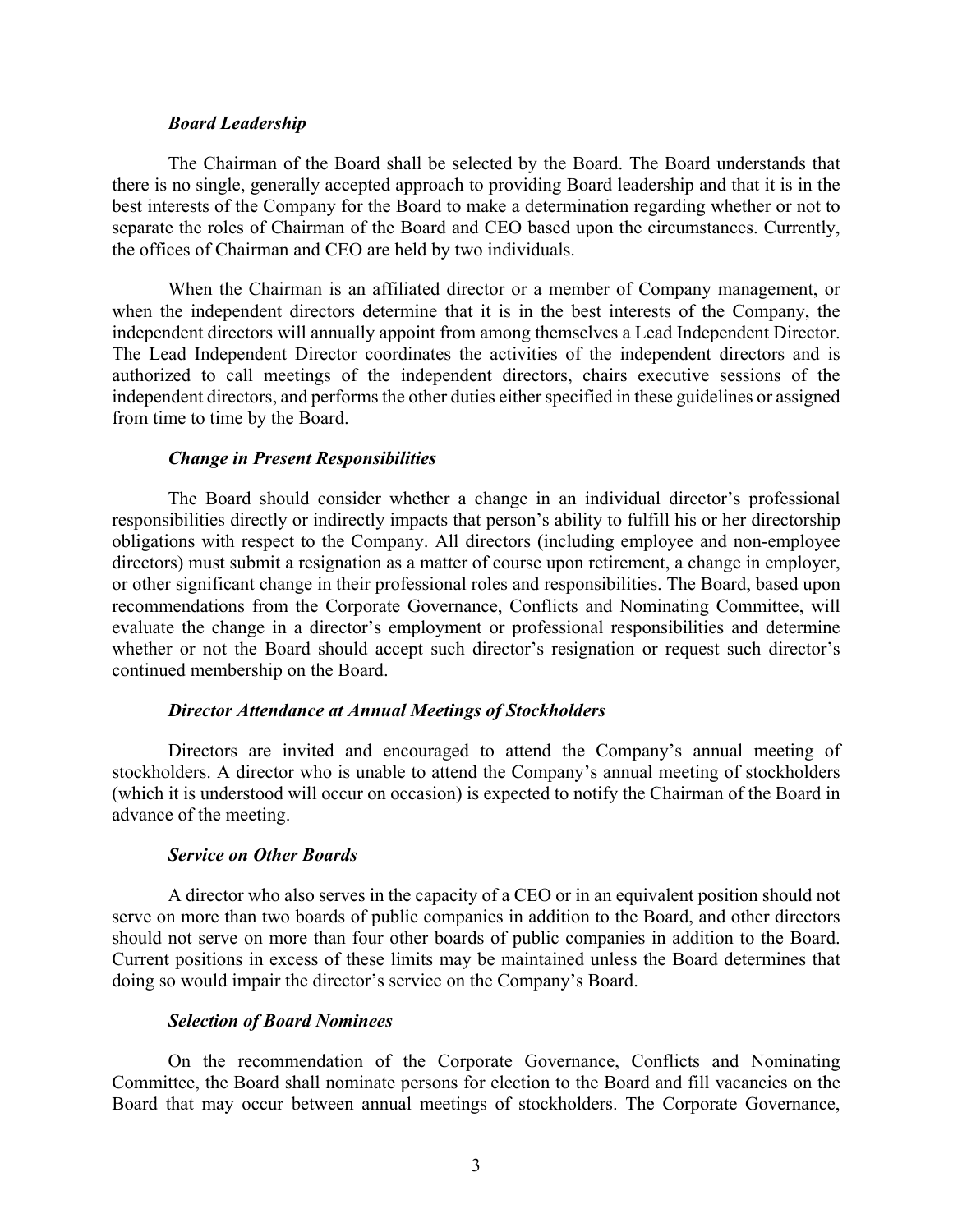Conflicts and Nominating Committee shall be responsible for identifying and recommending to the Board qualified director candidates for election as new directors. The Corporate Governance, Conflicts and Nominating Committee shall also annually review each incumbent director's past performance and recommend to the Board whether such director should be nominated for reelection.

# **2. FUNCTIONING OF THE BOARD AND BOARD MEETINGS**

# *Frequency of Meetings*

There shall be at least four regularly scheduled meetings of the Board each year. At least one regularly scheduled meeting of the Board shall be held quarterly. Special Board meetings may be called as set forth in the Bylaws of the Company.

## *Agendas*

The Chairman, in consultation with the CEO, sets the agenda for Board meetings with the understanding that certain items pertinent to the advisory and monitoring functions of the Board be brought to it periodically by the Chairman for review and/or decision. Agenda items that fall within the scope of responsibilities of a Board committee are reviewed with the chairperson of that committee. Directors are encouraged to suggest the inclusion of items on the agenda.

# *Distribution of Board Meeting Materials*

Board meeting materials related to agenda items are provided to directors sufficiently in advance of Board meetings to allow directors to review and prepare for discussion of the items at the meeting. In some cases, due to timing or the sensitive nature of an issue, meeting materials are presented only at the Board meeting.

### *Director Access to Management and Employees*

At the invitation of the Board, members of senior management recommended by the Chairman or CEO may attend Board meetings or portions of meetings for the purpose of participating in discussions. Generally, presentations of matters to be considered by the Board are made by the manager responsible for that area of the Company's operations. Directors also have full and free access to other members of management, to employees of the Company, and to the Company's counsel, subject to their use of judgment to assure that this access is not distracting to the business operations of the Company.

### *Access to Outside Advisors*

The Board and its committees have the right to retain outside financial, legal or other advisors as they determine appropriate to assist them in the performance of their respective functions.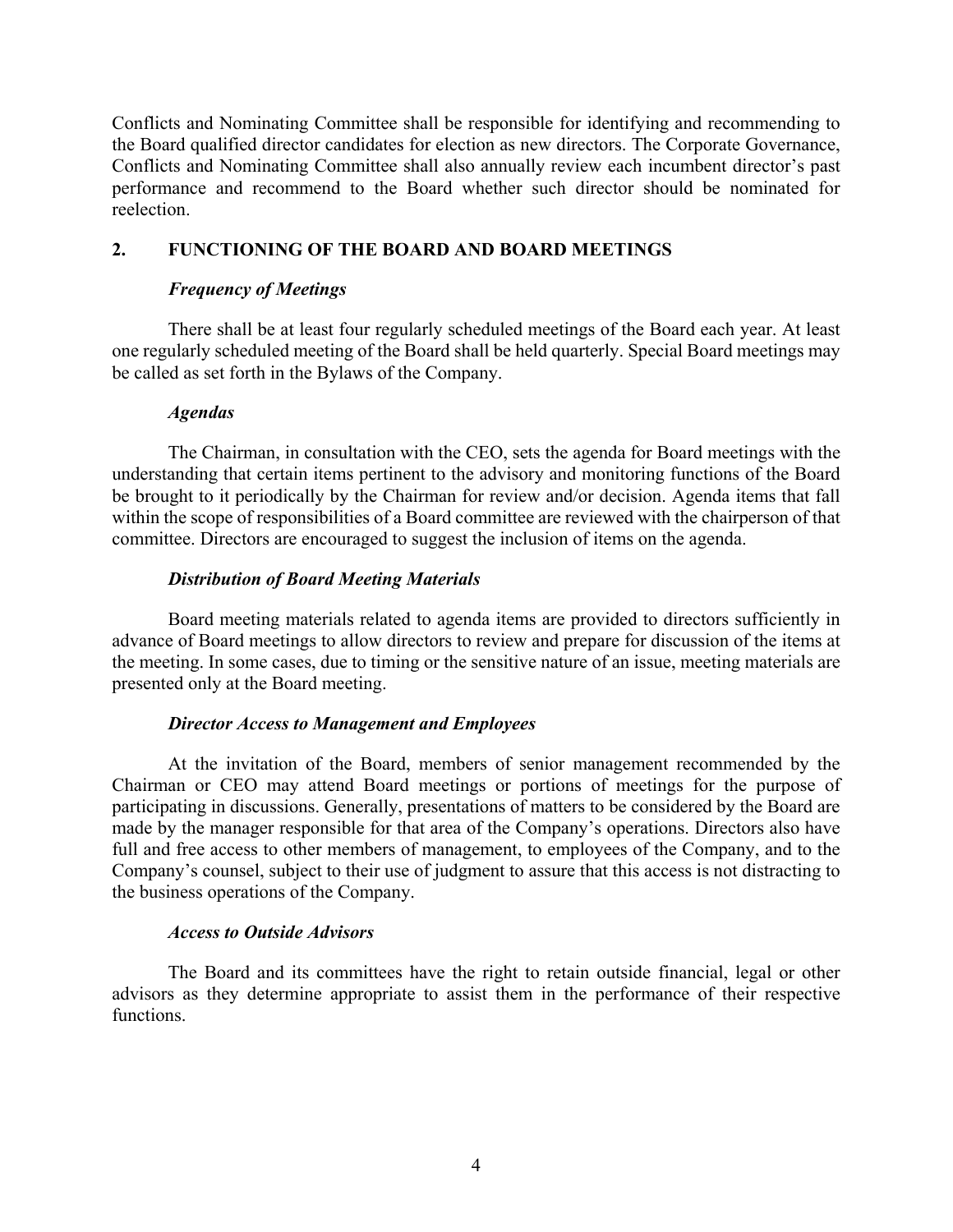### *Executive Sessions of Non-Management Directors*

The non-management directors meet in executive session periodically following Board meetings. It is the policy of the Board that the Chairman presides at executive sessions; provided that if the Chairman is a member of management then it is the policy of the Board that the Lead Independent Director presides at executive sessions. If one or more non-management directors are not "independent" under the rules and regulations of the NYSE, then the independent directors shall at least once a year meet in a separate executive session. The schedule for such executive session or sessions of independent directors shall be established at the first executive session of non-management directors held in each fiscal year.

# *Director Attendance*

A director is expected to spend the time and effort necessary to properly discharge such director's responsibilities. Accordingly, a director is expected to regularly attend, either in person or by telephone, all of the meetings of the Board and Board committees on which such director sits, with the understanding that on occasion a director may be unable to attend a meeting. A director who is unable to attend a meeting is expected to notify the Chairman of the Board or the chairperson of the appropriate committee in advance of such meeting.

# **3. DIRECTOR COMPENSATION**

Non-employee directors are compensated in accordance with determinations made by the Board from time to time and the Company's 2013 Equity Incentive Plan as amended from time to time. The Board believes that a significant portion of a director's compensation should be in equity to further the direct correlation of directors' and stockholders' interests. The Board reviews the amount and composition of director compensation from time to time and makes changes as appropriate.

Directors that are officers or employees of the Company do not receive any additional compensation for service on the Board.

Company policy and federal law prohibits the Company from directly or indirectly making any loan to a director or executive officer of the Company.

# **4. STOCK OWNERSHIP GUIDELINES**

Because a significant ownership stake leads to a stronger alignment of interests between directors and stockholders, each director is required to own a meaningful amount of Company stock, as determined by the Board.

# **5. SUCCESSION AND MANAGEMENT DEVELOPMENT**

The CEO reports annually to the Board on the Company's program for succession and management development. The Board, in collaboration with the CEO, plans for succession to the position of CEO as well as certain other senior management positions, including in the event of emergency or retirement. The Board and the Corporate Governance, Conflicts and Nominating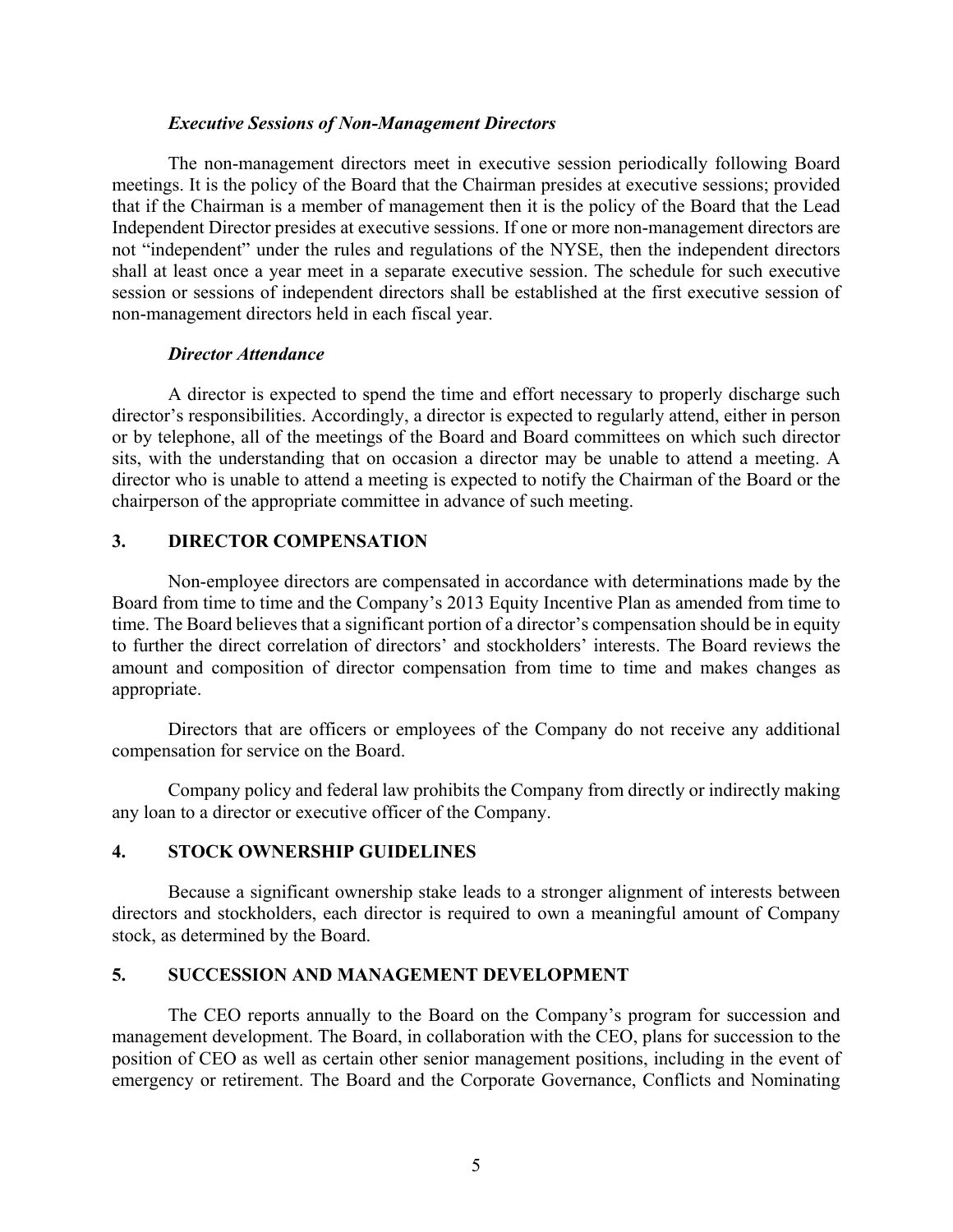Committee periodically review the Company's succession plans regarding the selection of individuals to fill these positions.

# **6. DIRECTOR ORIENTATION AND CONTINUING EDUCATION**

The Company has an orientation process for Board members that includes extensive materials and meetings with key management designed to familiarize new directors with the Company's business, operations, finances, and governance practices. The Company also provides continuing education programs. The Board encourages directors to participate in education programs to assist them in performing their responsibilities as directors.

# **7. ANNUAL PERFORMANCE EVALUATION**

The Board and each of its committees conduct annual self-evaluations to assess their effectiveness. Individual directors are also evaluated by the Board. In connection with its selfevaluation, each committee reviews its charter. The Corporate Governance, Conflicts and Nominating Committee coordinates the Board's self-evaluation.

# **8. STRUCTURE AND FUNCTION OF COMMITTEES**

# *Number, Structure and Independence of Committees*

The Bylaws of the Company enable the Board, by a majority vote, to form committees for any purpose and to delegate to such committees such power and authority as the Board deems appropriate. Currently the Board's standing committees are the Audit Committee, the Corporate Governance, Conflicts and Nominating Committee and the Compensation Committee.

The Board may also establish and maintain other committees of the Board from time to time as it deems necessary and appropriate, with such power and authority as the Board may determine.

# *Assignment and Rotation of Committee Members*

The Board is responsible for determining committee size, structure, composition and function. Committee members are appointed by the full Board. Committee chairpersons are elected by the Board. It is the policy of the Board that consideration be given to rotating committee members periodically, but the Board does not believe that rotation should be mandated as a policy.

# *Responsibilities*

Each committee operates under a written charter that sets forth the purposes, goals and responsibilities of the committee as well as qualifications for committee membership. Committees report regularly to the full Board with respect to their activities. Each committee has the authority to retain outside advisors as it determines appropriate to assist it in the performance of its functions.